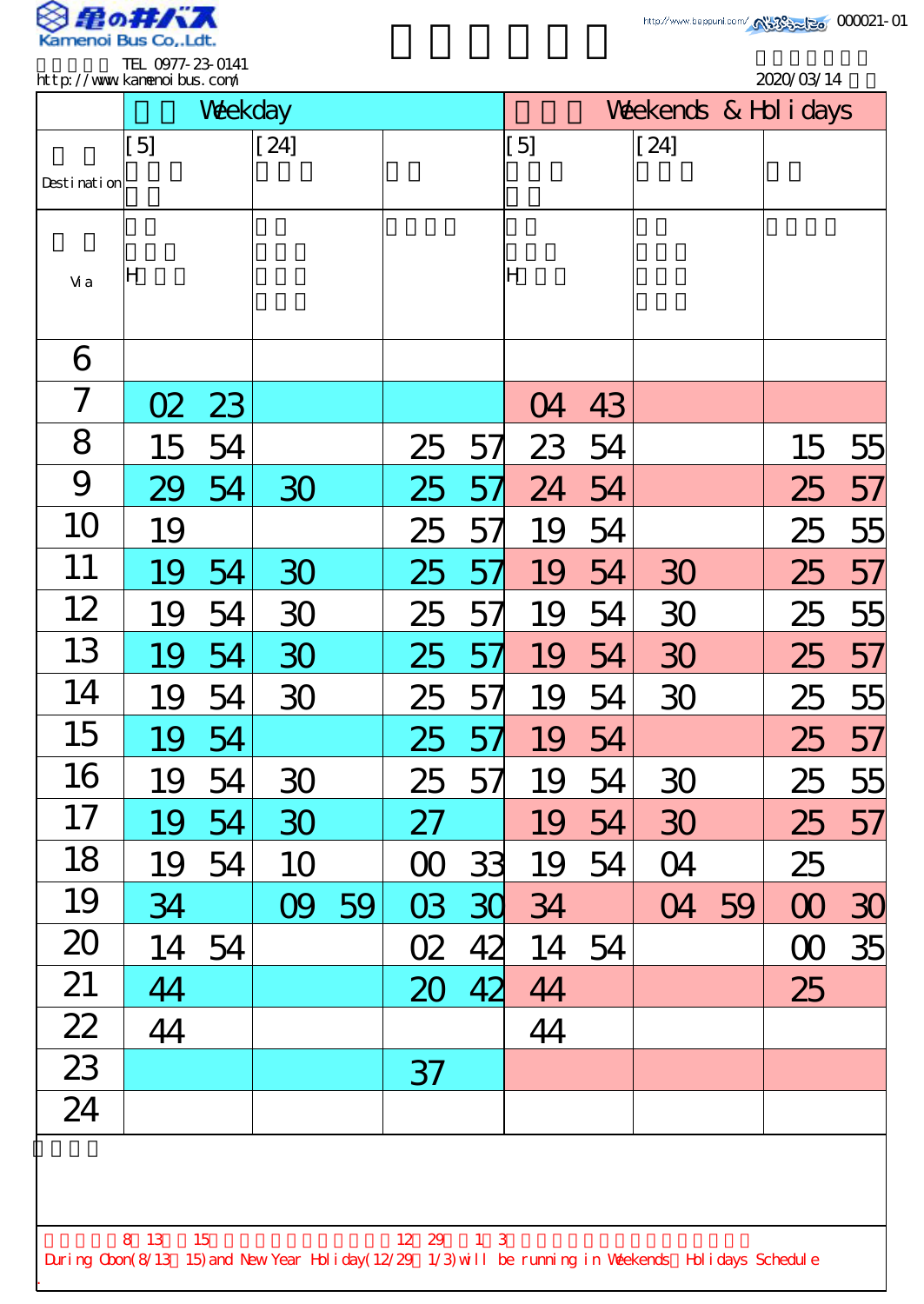

TEL 0977-23-0141 http://www.kamenoibus.com/

2020/03/14

|                                                                                                    | Weekday   |                |              |                     |  |  |  |  |  |
|----------------------------------------------------------------------------------------------------|-----------|----------------|--------------|---------------------|--|--|--|--|--|
|                                                                                                    | $[2]$     |                | $\vert$ [41] | $\lfloor 1 \rfloor$ |  |  |  |  |  |
| Desti nati on                                                                                      |           | <b>APU</b>     | Safari       |                     |  |  |  |  |  |
|                                                                                                    |           |                |              |                     |  |  |  |  |  |
| Vi a                                                                                               |           |                |              |                     |  |  |  |  |  |
|                                                                                                    |           |                |              |                     |  |  |  |  |  |
| 6                                                                                                  | 31        |                |              |                     |  |  |  |  |  |
| $\overline{7}$                                                                                     | <b>O3</b> | 44             |              | $\times$ 33         |  |  |  |  |  |
| 8                                                                                                  | <b>O3</b> | 14 34 44<br>OQ |              | $\times$ 33         |  |  |  |  |  |
| 9                                                                                                  | <b>C3</b> |                | 09 44        | $\times$ 33         |  |  |  |  |  |
| 10                                                                                                 | <b>C3</b> | 29 44<br>09    | 16           | $\times$ 33         |  |  |  |  |  |
| 11                                                                                                 | 03        | 44<br>29       | 09           | $\times$ 33         |  |  |  |  |  |
| 12                                                                                                 | <b>C3</b> | 44<br>29       | 09           | $\times$ 33         |  |  |  |  |  |
| 13                                                                                                 | <b>O3</b> | 44<br>29       |              | $\times$ 33         |  |  |  |  |  |
| 14                                                                                                 | 03        | 29 44          | 09           | $\times$ 33         |  |  |  |  |  |
| 15                                                                                                 | <b>O3</b> | 29 44          | 09           | $\times$ 33         |  |  |  |  |  |
| 16                                                                                                 | 03        | 44             | OQ           | $\times$ 33         |  |  |  |  |  |
| 17                                                                                                 | <b>C3</b> | 15 29 45       |              | $\times$ 33         |  |  |  |  |  |
| 18                                                                                                 | <b>C3</b> | 15 29 45       |              |                     |  |  |  |  |  |
| 19                                                                                                 | <b>O3</b> | 14 19 39       |              |                     |  |  |  |  |  |
| 20                                                                                                 |           | 19 59          |              |                     |  |  |  |  |  |
| 21                                                                                                 |           |                |              |                     |  |  |  |  |  |
| $\frac{22}{23}$                                                                                    |           | 49<br>OQ       |              |                     |  |  |  |  |  |
|                                                                                                    |           |                |              |                     |  |  |  |  |  |
| 24                                                                                                 |           |                |              |                     |  |  |  |  |  |
| $\times$ :                                                                                         |           | $\ddot{\cdot}$ | ÷            |                     |  |  |  |  |  |
|                                                                                                    |           |                |              |                     |  |  |  |  |  |
| 12 29 1 3<br>8 13<br>15                                                                            |           |                |              |                     |  |  |  |  |  |
| During Cbon(8/13 15) and New Year Holiday(12/29 1/3) will be running in Weekends Holidays Schedule |           |                |              |                     |  |  |  |  |  |